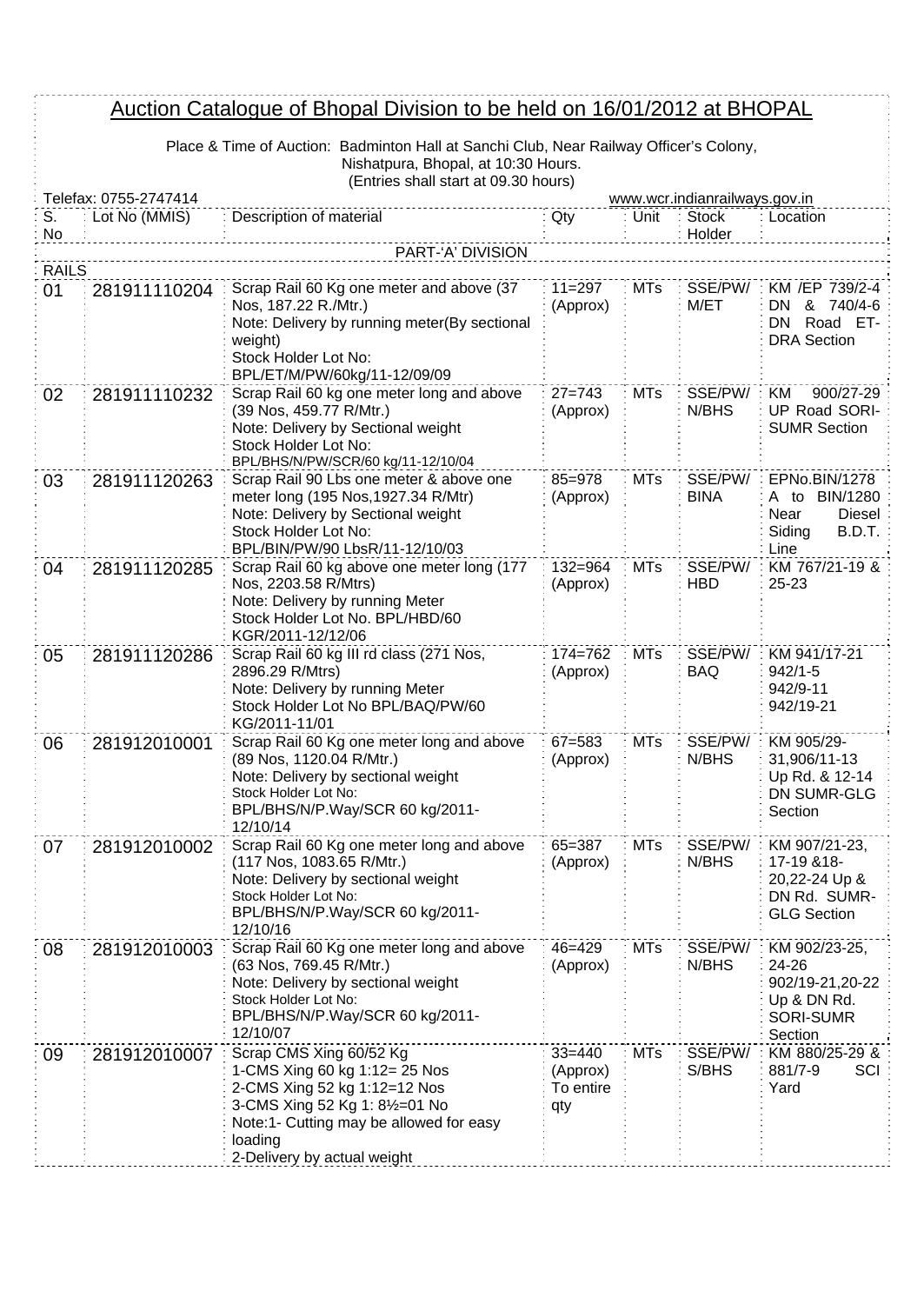|       |              | Stock Holder Lot No:                                                                                                                                                                                                                                                                                                                                           |                        |            |                       |                                                                                                                                         |
|-------|--------------|----------------------------------------------------------------------------------------------------------------------------------------------------------------------------------------------------------------------------------------------------------------------------------------------------------------------------------------------------------------|------------------------|------------|-----------------------|-----------------------------------------------------------------------------------------------------------------------------------------|
| 10    | 281912010008 | BPL/'S' BHS/CMS Xing/11-12/12/16<br>Scrap Rail 60 Kg one meter and above (57<br>Nos, 335.68 R/Mtrs)<br>Note:1- Delivery by sectional weight<br>(By running meter)<br>2- Cutting may be allowed for easy loading<br>Stock Holder Lot No:<br>BPL/KNW/Rail/60 kg/11-12/12/02                                                                                      | $20 = 254$<br>(Approx) | <b>MTs</b> | SSE/PW/<br><b>KNW</b> | $576/1 - 3 - 5$<br><b>KM</b><br><b>UP Side</b><br>KM<br>576/2-4-6<br>DN<br>side MTA<br><b>TILY</b><br>Section<br>L.C.<br>Gate<br>No.182 |
| 11    | 281912010009 | Scrap Rail 60 Kg one meter and above (55<br>Nos, 653.77 R/Mtrs)<br>Note:1- Delivery by sectional weight<br>(By running meter)<br>2- Cutting may be allowed for easy loading<br>Stock Holder Lot No:<br>BPL/KNW/Rail/60 kg/11-12/12/01                                                                                                                          | $39 = 448$<br>(Approx) | <b>MTs</b> | SSE/PW/<br><b>KNW</b> | 579/11-15<br>KM<br>Side MTA<br>Up<br><b>TILY Section</b>                                                                                |
| 12    | 281912010012 | Scrap Points & Xing Rails Broken and cracks<br>$1-90$ Lbs = 11 Nos<br>$2 - 52$ Kg = 27 Nos<br>Note: Delivery by actual weight<br>Stock Holder Lot No:<br>BPL/'N' BPL/P&xing/11-12/12/10                                                                                                                                                                        | $09 = 277$<br>(Approx) | <b>MTs</b> | SSE/PW/<br>N/BPL      | BPL-<br><b>Between</b><br>line near<br>UJN<br>ʻD'<br>Cabin<br>the<br>NSZ KM EP No.<br>838/U-23-<br>838/U-38A                            |
| 13    | 281912010013 | Scrap Points & Xing Rails Broken and cracks<br>$1-90$ Lbs = 65.5 Nos<br>$2-80$ Lbs = 02 Nos<br>3-52 $Kg = 47$ Nos<br>Note: 1. Delivery by actual weight<br>2. Cutting may be allowed for easy loading<br>Stock Holder Lot No:<br>BPL/'N' BPL/P&xing/11-12/12/14                                                                                                | $27 = 347$<br>(Approx) | <b>MTs</b> | SSE/PW/<br>N/BPL      | Behind the 'D'<br>Cabin BPL KM<br>EP No. 837/5-7<br><b>UP Road</b>                                                                      |
| 14    | 281912010014 | Scrap Points & Xing Rails Broken and cracks<br>$1-90$ Lbs = 109 Nos<br>2-52 $Kg = 27$ Nos<br>Note: 1. Delivery by actual weight<br>2. Cutting may be allowed for easy loading<br>Stock Holder Lot No:<br>BPL/'N' BPL/P&xing/11-12/12/11                                                                                                                        | $23 = 849$<br>(Approx) | <b>MTs</b> | SSE/PW/<br>N/BPL      | Near the CWC<br>&<br><b>RPF</b><br>Siding<br><b>NSZ</b><br>Thana<br>Yard KM EP No.<br>838/14A-<br>838/16A                               |
| 15    | 281912010015 | Scrap SEJ, Points & Xing off size mixed<br>released<br>A-60 kg SEJ Pt. & Xing = 55 Nos<br>B-52 Kg SEJ Pt. & Xing =87 Nos<br>C-90 Lbs Pt. & Xing = 60/1/2 Nos<br>$D-60$ Kg G/J = 65 Nos<br>$E-52$ Kg G/J = 71 Nos<br>Note :1- Delivery by actual weight<br>2- Cutting may be allowed for easy loading<br>Stock Holder Lot No:<br>BPL/'S' BHS/P&xing/11-12/12/18 | $92 = 850$<br>(Approx) | <b>MTs</b> | SSE/PW/<br>S/BHS      | <b>KM</b><br>889/18-24<br>DN<br><b>BHS</b><br>Rd.<br>Yard                                                                               |
| P.WAY |              |                                                                                                                                                                                                                                                                                                                                                                |                        |            |                       |                                                                                                                                         |
| 16    | 281911050060 | A-Released Girder Bridge Span 2x6.18 M (2)<br>Nos)<br>B- Released Girder Bridge Span 1x6.18 M (1<br>No)<br>Note :1-Delivery by actual weighment<br>2-Cutting May be allowed for easy loading.<br>Stock Holder Lot No:<br>BHS/PW/Sc Girder /10-11/01/07                                                                                                         | $9 = 442$<br>(approx)  | MTs        | SSE/PW/<br>N/BHS      | 1-KM<br>$920/23 -$<br>27EP Up Road<br>PAI Yard<br>2- KM 920/31-<br>33 EPUp Road<br>PAI Yard                                             |
| 17    | 281911110202 | Scrap C.I. Gr.I CST-9 Plate Single Intact Drg.<br>No. T-478<br>Note: Delivery by Number<br>Stock Holder Lot No:                                                                                                                                                                                                                                                | 195                    | <b>Nos</b> | SSE/PW/<br>ЕT         | KM EP 1153 to<br>1161 at Engg.<br>Siding ET Yard                                                                                        |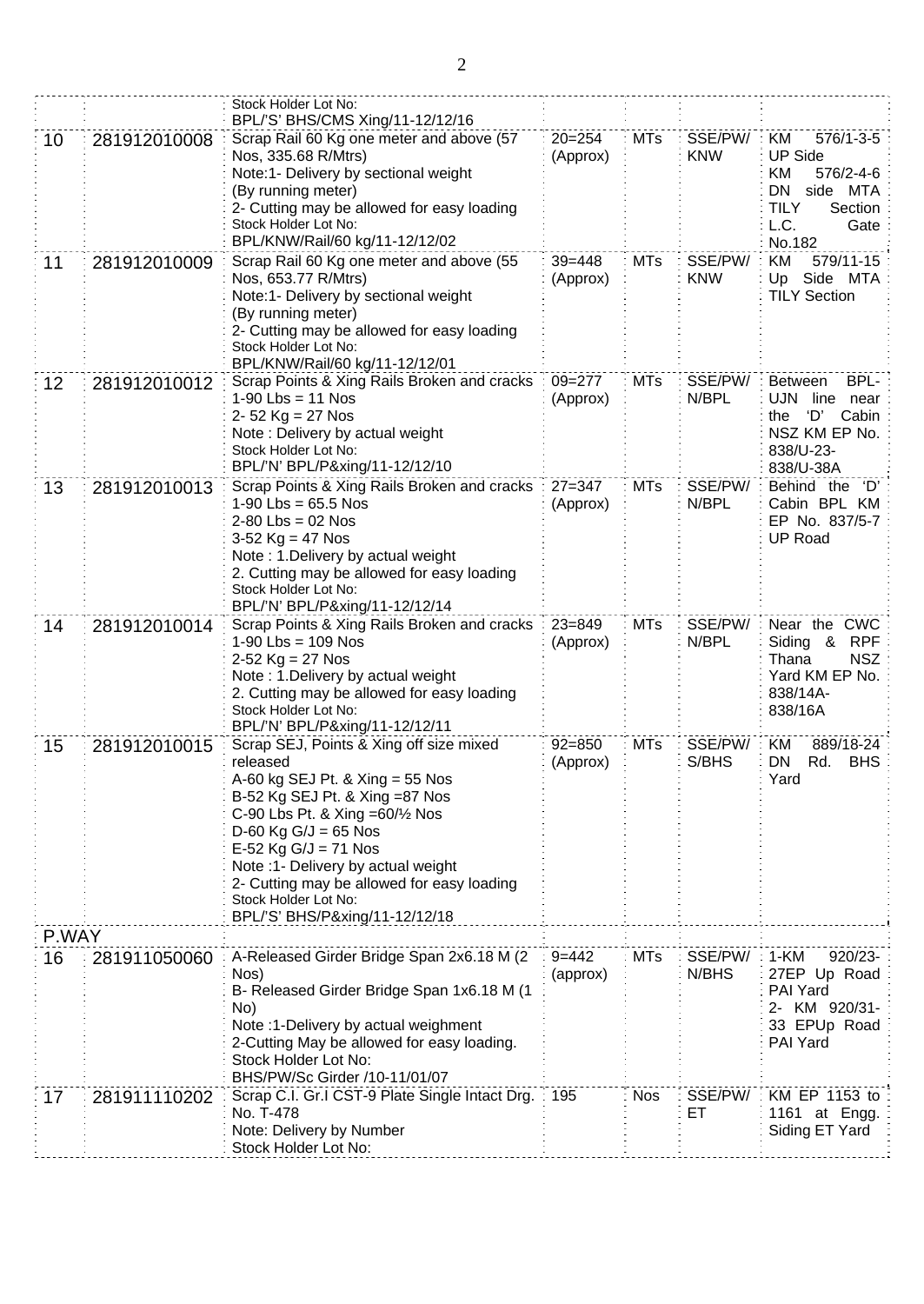|    |              | BPL/ET/PW/Sc. C.I.Gr.I/11-12/09/01                                                                                                                                                                                                                                                                         |                        |            |                        |                                                                                                                                                                                                                                                                                    |
|----|--------------|------------------------------------------------------------------------------------------------------------------------------------------------------------------------------------------------------------------------------------------------------------------------------------------------------------|------------------------|------------|------------------------|------------------------------------------------------------------------------------------------------------------------------------------------------------------------------------------------------------------------------------------------------------------------------------|
| 18 | 281911110209 | Scrap C.I. Gr.II<br>A- Scrap CST-9 Plate Coupled<br>broken/Corrod (Tiebar, Cotters attached<br>$(491 \text{ pairs})$<br>B- Scrap CST-9 Plate single attached with<br>Tiebar, Cotters Broken mixed (163 Nos)<br>Note: Delivery by actual weight.<br>Stock Holder Lot No:<br>BPL/N/PW/CI Gr.II/2011-12/07/02 | $54 = 516$<br>(Approx) | <b>MTs</b> | SSE/PW/<br>N/BPL       | BPL Yard1-EP-<br>BPL/836/4-6<br><b>DN Side</b><br>2-6-10 DN Side<br>3- Near Good<br>shed office BPL<br>behind Hotel<br>4-EP/BPL/1048<br>1062<br>Near<br>to<br>office<br>Abkari<br><b>BPL</b>                                                                                       |
| 19 | 281911110210 | Scrap ST Sleeper 168 Lbs Broken Rusted &<br>Corrogated (179 Nos)<br>Note: Delivery by actual weight<br>Stock Holder Lot No:<br>BPL/N/PW/Sc.STS/2011-12/07/04                                                                                                                                               | $07 = 576$<br>(Approx) | <b>MTs</b> | SSE/PW/<br>N/BPL       | A-Behind PF 5<br>Near Abkari<br>office BPL B-<br>EP BPL/1048 to<br>BPL/1062 at<br><b>BPL Yard</b>                                                                                                                                                                                  |
| 20 | 281911120284 | Unserviceable Scrap ST Sleeper 171 Lbs<br>Note: Delivery by Nos only<br>Stock Holder SS-11 No:<br>BPL/ET/SSE/P.Way/Yard/ET/06 dt.01.12.11                                                                                                                                                                  | 1761                   | <b>Nos</b> | SSE/PW/<br>ET          | KM GC 2<br>BB.<br>end282<br><b>DS</b><br>Shed<br>NP<br>No.22,DS<br>gate<br>EL-1013-1015,<br><b>NPOH SL 1031-</b><br>33 Near Trip<br>Shed GL-4 HER<br>1043-1043A,<br><b>HER104</b><br>GL-4<br>1A-1061,<br>GL-<br>4HER1115-<br>1137, GL-4 HER<br>1203-1217, AC<br>Shed PWL 05-<br>05 |
| 21 | 281912010004 | Unserviceable Packing Plate in MM<br>1- $690x250x25$ MM = 240 Nos<br>2- 690x250x50 MM = 250 Nos<br>3-460x250x75 MM = 79 Nos<br>Note: Delivery by Actual weight<br>Stock Holder Lot No:<br>HD/S/MS/2011-12/03 dt.15.10.11                                                                                   | $30 = 509$<br>(Approx) | <b>MTs</b> | SSE/PW/<br>S/HD        | SSE/P. Way (S)<br>Office<br>Compound                                                                                                                                                                                                                                               |
| 22 | 281912010005 | Scrap Steel P & C Sleeper off size With or<br>Without Slide Chair for 52 kg<br>Note: Delivery by running meter<br>Stock Holder Lot No:<br>BPL/ASK/ST P&C/2011-12/11/07                                                                                                                                     | $37 = 866$<br>(Approx) | <b>MTs</b> | SSE/PW/<br><b>ASKN</b> | KM 1003/4-6,<br>1004/2-4, LH &<br>RH Side MNV<br>Yard                                                                                                                                                                                                                              |
| 23 | 281912010010 | Scrap C.I. Gr.I CST-9 Single intact Drg no. T-<br>478 released from 52 kg Rail section<br>Note: Delivery by Number<br>Stock Holder Lot No:BPL/GUNA/CST9/11-<br>12/12/40                                                                                                                                    | : 3319                 | <b>Nos</b> | SSE/PW/<br><b>GUNA</b> | KM<br>$1111/0-1$<br>Near LC No.10<br><b>LHS</b><br>GUNA-<br><b>BDWS Section</b>                                                                                                                                                                                                    |
| 24 | 281912010011 | Scrap C.I. Gr.I CST-9 Single intact Drg no. T-<br>478 released from 52 kg Rail section<br>Note: Delivery by Number<br>Stock Holder Lot No:<br>BPL/GUNA/CST9/11-12/12/41                                                                                                                                    | 3487                   | <b>Nos</b> | SSE/PW/<br><b>GUNA</b> | KM<br>$1111/1-2$<br>Near LC No.10<br>RH & LH Side<br><b>GUNA-BDWS</b><br>Section                                                                                                                                                                                                   |
| 25 | 281912010016 | Scrap ST Sleeper 171 Lbs Intact Drg No.T<br>460 B heavy corroded released from 52 kg<br>rail section<br>Note: Delivery by Number<br>Stock Holder Lot No:                                                                                                                                                   | 288                    | <b>Nos</b> | SSE/PW/<br><b>MOJ</b>  | KM<br>1253/9-<br>1254/0 RHS At<br>L.C. No. 85 C                                                                                                                                                                                                                                    |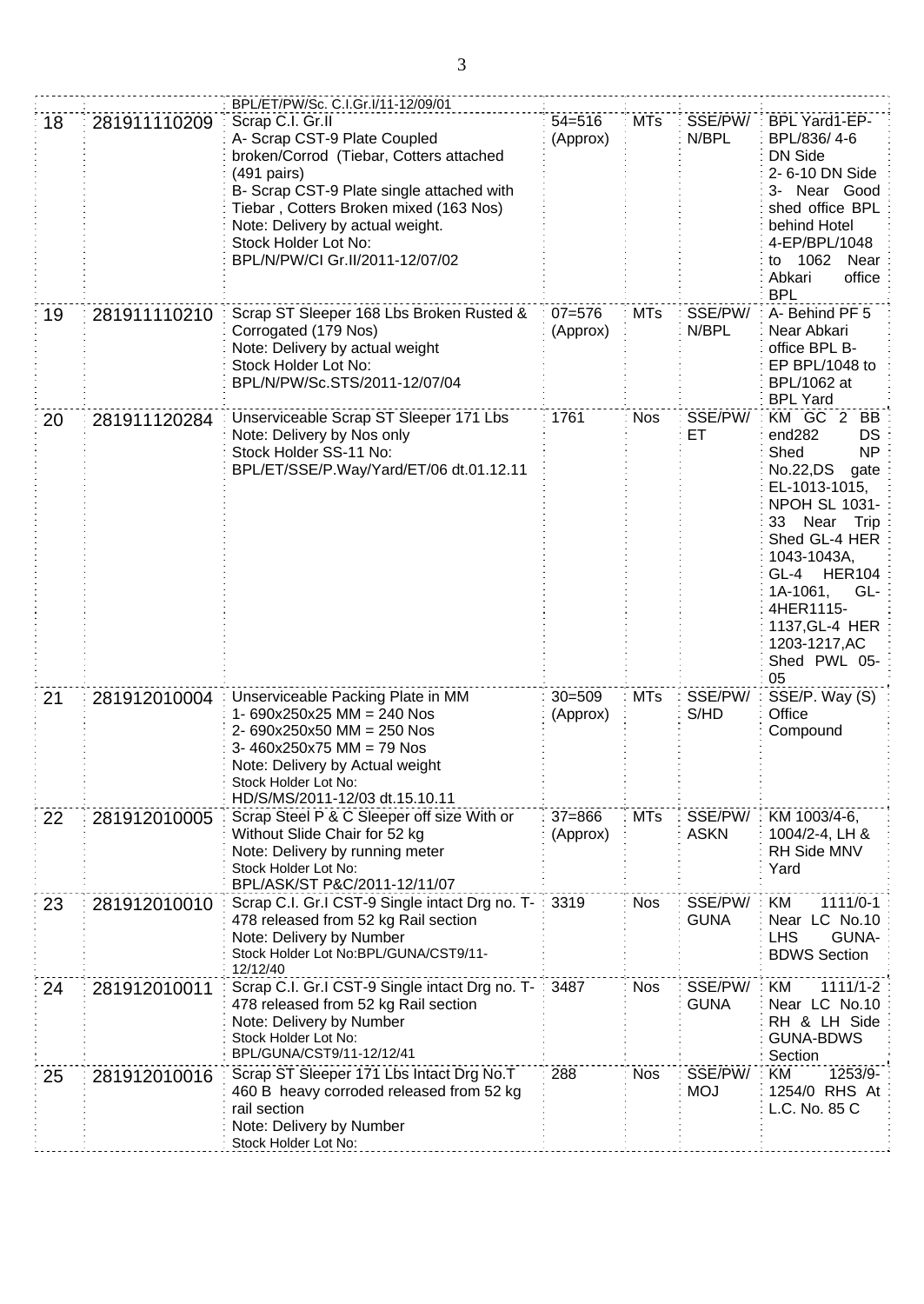|    |                      | BPL/MOJ/PW/Sc. STS/11-12/12/05                 |            |            |                |                      |
|----|----------------------|------------------------------------------------|------------|------------|----------------|----------------------|
|    |                      | Scrap ST Sleeper 171 Lbs Intact Drg No.T       | 295        |            | SSE/PW/        | KM 1248/2 to         |
| 26 | 281912010017         | 460 B heavy corroded released from 52 kg       |            | <b>Nos</b> | <b>MOJ</b>     | 1248/3 At L.C.       |
|    |                      | rail section                                   |            |            |                | No. 81 C             |
|    |                      | Note: Delivery by Number                       |            |            |                |                      |
|    |                      | Stock Holder Lot No:                           |            |            |                |                      |
|    |                      | BPL/MOJ/PW/Sc. STS/11-12/12/01                 |            |            |                |                      |
| 27 | 281912010018         | Scrap ST Sleeper 171 Lbs Intact Drg No.T       | 234        | <b>Nos</b> | SSE/PW/        | KM<br>1269/0-1       |
|    |                      | 460 B heavy corroded released from 52 kg       |            |            | <b>MOJ</b>     | <b>RH</b> Side       |
|    |                      | rail section                                   |            |            |                |                      |
|    |                      | Note: Delivery by Number                       |            |            |                |                      |
|    |                      | Stock Holder Lot No:                           |            |            |                |                      |
|    |                      | BPL/MOJ/PW/Sc. STS/11-12/12/02                 |            |            |                |                      |
| 28 | 281912010019         | Scrap ST Sleeper 171 Lbs Intact Drg No.T       | 237        | <b>Nos</b> | SSE/PW/        | KM<br>1232/7-8       |
|    |                      | 460 B heavy corroded released from 52 kg       |            |            | <b>MOJ</b>     | LHS & RHS at         |
|    |                      | rail section                                   |            |            |                | L-Xing No. 74 C      |
|    |                      | Note: Delivery by Number                       |            |            |                |                      |
|    |                      | Stock Holder Lot No:                           |            |            |                |                      |
|    |                      | BPL/MOJ/PW/Sc. STS/11-12/12/03                 |            |            |                |                      |
| 29 | 281912010020         | Scrap MS Tie bar Drg No. T-404(M) Intact       | 4900       | <b>Nos</b> | SSE/PW/        | KM 1232/7-8 at       |
|    |                      | released from 52 kg rail section               |            |            | <b>MOJ</b>     | L-Xing No. 74 C      |
|    |                      | Note: Delivery by Number                       |            |            |                | <b>RHS &amp; LHS</b> |
|    |                      | Stock Holder Lot No:                           |            |            |                |                      |
|    |                      | BPL/MOJ/PW/Sc. Tie bar/11-12/12/04             |            |            |                |                      |
|    | <b>OTHER FERROUS</b> |                                                |            |            |                |                      |
| 30 | 281911120270         | Condemned M &P's items                         | 11         | <b>Nos</b> | SSE/C&         | NPOH,<br>Shed        |
|    |                      | 1-Whiting Jack cap.25 T, Make Jamalpur         |            |            | W/Gen/E        | ET(Fuling<br>point   |
|    |                      | with 5 HP electric motor D/S No.2 &17=05       |            |            | т              | room $\&$<br>Near    |
|    |                      | <b>Nos</b>                                     |            |            |                | cycle stand)         |
|    |                      | 2-Jabivac water ring vacuum exhauster          |            |            |                |                      |
|    |                      | complete make J.B. Sawant, Model WR-430        |            |            |                |                      |
|    |                      | with indication motor S.No. BCXM6 Cap. 30      |            |            |                |                      |
|    |                      | HP Make Crompton & Greaves D/S No.             |            |            |                |                      |
|    |                      | BPL/3/45= 01 No                                |            |            |                |                      |
|    |                      | 3-ACMEVAC water ring vacuum exhauster          |            |            |                |                      |
|    |                      | complete make ACMEVAC Model 2 T-4255           |            |            |                |                      |
|    |                      | with indication motor Cap. 40 HP D/S No.       |            |            |                |                      |
|    |                      | BPL/3/50= 01 No                                |            |            |                |                      |
|    |                      | 4-Electric indication motor 10 BHP S.No.       |            |            |                |                      |
|    |                      | 921937 D/S No. BPL/DS/MS/3=01 No               |            |            |                |                      |
|    |                      | 5- Jabirac water ring vacuum exhauster         |            |            |                |                      |
|    |                      | complete make J.B. Sawant, Model WR-430        |            |            |                |                      |
|    |                      | without motor D/S no. BPL/3/20/M&P/01=01<br>No |            |            |                |                      |
|    |                      | 6-Cleaning plant with monoblock pump set       |            |            |                |                      |
|    |                      | D/S No. BPL/M&P/06=01 No                       |            |            |                |                      |
|    |                      | 7-Cooking range make pentax= 01 No             |            |            |                |                      |
|    |                      | Stockholder's Lot No :- ET/NPOH/10             |            |            |                |                      |
| 31 | 281912010006         | MS Scrap Consisting of different/off sizes of  | $17 = 482$ | <b>MTs</b> | SSE(WK         | SSE(Works)/M/        |
|    |                      | Angle channel, MS steel tank, steel door,      | (Approx)   |            | S)/M/ET        | <b>ET Office</b>     |
|    |                      | venchilator, windows, grill GI pipe, MS plate, |            |            |                | compound             |
|    |                      | diff. type/ size of Drums, small Tiebar PCS,   |            |            |                |                      |
|    |                      | Fancing poles, I section engle gate pipe gate  |            |            |                |                      |
|    |                      | cow capture & hand trolly Rolling shutters cut |            |            |                |                      |
|    |                      | piece of spun pipes etc.                       |            |            |                |                      |
|    |                      | Stock Holder Lot No:                           |            |            |                |                      |
|    |                      | SSE(W)/M/ET/2010/I dt.6.1.2010                 |            |            |                |                      |
|    | <b>NON FERROUS</b>   |                                                |            |            |                |                      |
| 32 | 281911090184         | Scrap White metal ingot dismeantaled from      | 105        | Kgs        | SSE/CS/        | "C" in Scrap         |
|    |                      | suspension bearing of Locomotive               | (Approx)   |            | <b>ELS/TRS</b> | Room No.3 at         |
|    |                      | Note: 1-If any other material is found while   |            |            | /ET            | A.C. Loco Shed       |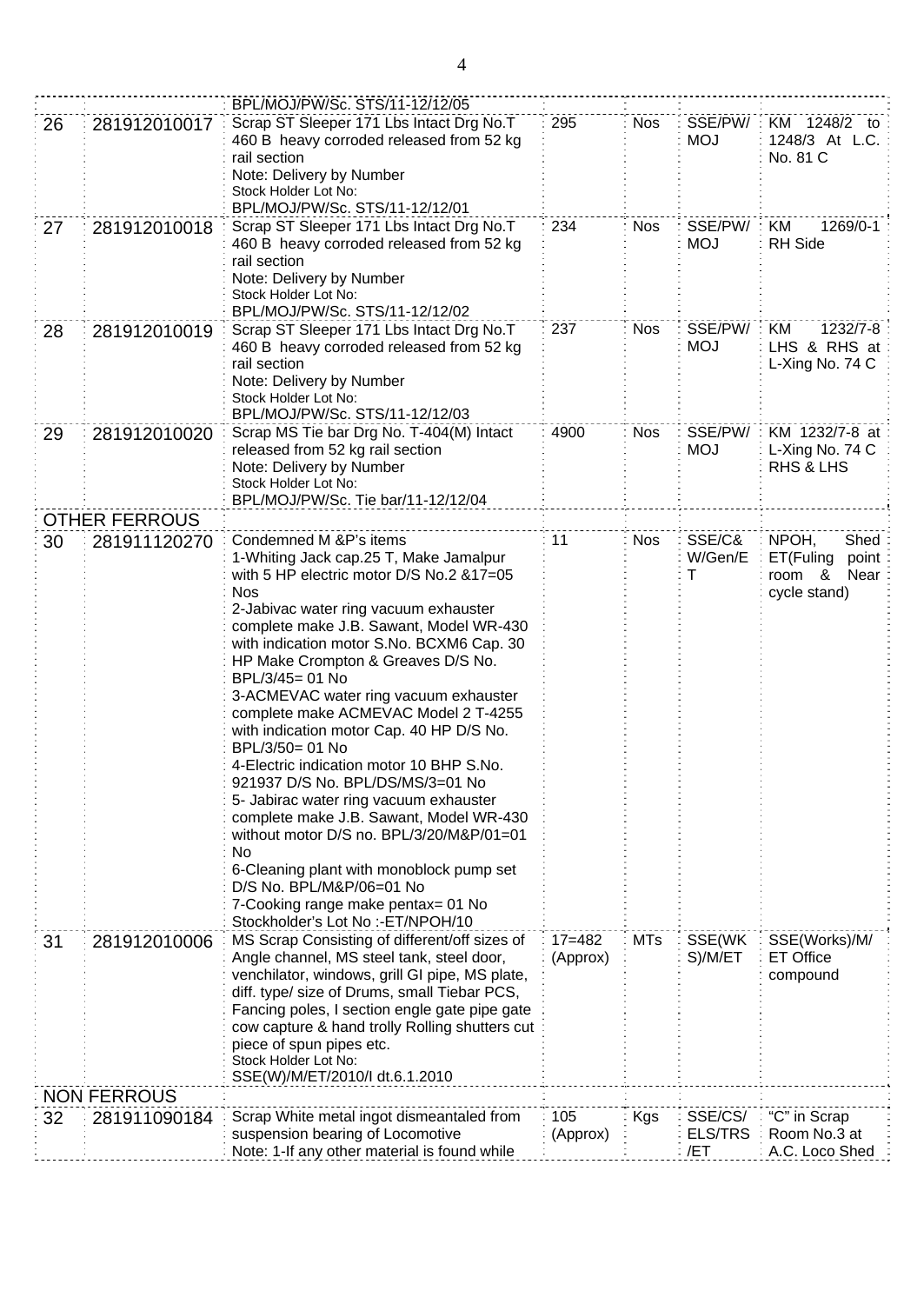|         |                                    | delivery, which is strictly restricted & it can<br>not be delivered       |                 |            |                       | Itarsi                         |
|---------|------------------------------------|---------------------------------------------------------------------------|-----------------|------------|-----------------------|--------------------------------|
|         |                                    | Stock Holder's Lot No.                                                    |                 |            |                       |                                |
| 33      | 281911090185                       | ET/TRS/CS/Scrap/white metal/06/114<br>Scrap Carbon Brush with copper tail | 1100            | Kgs        | SSE/CS/               | "A" in Scrap                   |
|         |                                    | released from Loco equipments.                                            | (Approx)        |            | <b>ELS/TRS</b>        | Room No.3 at                   |
|         |                                    | Note: 1-If any other material is found while                              |                 |            | /ET                   | A.C. Loco Shed                 |
|         |                                    | delivery, which is strictly restricted & it can<br>not be delivered       |                 |            |                       | Itarsi                         |
|         |                                    | Stock Holder's Lot No.                                                    |                 |            |                       |                                |
|         |                                    | ET/TRS/CS/Scrap/NF/Carbon Brush/06/113                                    |                 |            |                       |                                |
| 34      | 281911090189                       | Scrap Aluminium Consist different type of                                 | 1600            | <b>Kgs</b> | SSE/CS/               | "D" in Scrap                   |
|         |                                    | dismantle parts in sort & sizes released from                             | (Approx)        |            | <b>ELS/TRS</b><br>/ET | Room No.3 at<br>A.C. Loco Shed |
|         |                                    | electric Loco equipments<br>Note: 1-If any other material is found while  |                 |            |                       | Itarsi                         |
|         |                                    | delivery, which is strictly restricted & it can                           |                 |            |                       |                                |
|         |                                    | not be delivered                                                          |                 |            |                       |                                |
|         |                                    | Stock Holder's Lot No.<br>ET/TRS/CS/Scrap/NF/Aluminium/06/109             |                 |            |                       |                                |
|         | Machinery                          |                                                                           |                 |            |                       |                                |
| 35      | 281911060094                       | Condemn Royal High Speed Drilling Machine                                 | $\therefore$ 01 | No         | SSE/C&                | Washing Siding                 |
|         |                                    | Cap. 32 MM M/No. 921 Manf. Royal                                          |                 |            | W/BPL                 | C&W BPL                        |
|         |                                    | Foundary, Punjab (India)<br>Stock Holder Lot No: BPL/2010/4               |                 |            |                       |                                |
| Vehicle |                                    |                                                                           |                 |            |                       |                                |
| 36      | 280910110483                       | Condemned Matador No. MKD/                                                | 01              | No         | <b>SSE</b>            | SSE(Works)                     |
|         |                                    | 6248 Make- Bajaj with stepni Chassis No.                                  |                 |            | (Works)/              | (Maint)<br>office              |
|         |                                    | 616-FD 315811, 09 seater year of                                          |                 |            | (Main)ET              | compound Itarsi                |
|         |                                    | manufacture 1987<br>Note: Delivery by Number                              |                 |            |                       |                                |
|         |                                    | Stock Holder SS-11 No W/ET/2007/01                                        |                 |            |                       |                                |
| 37      | 281911100194                       | Scrap Pick up Van Model LGL MOD-6419                                      | 01              | No         | SSE/TR                | Kept in Depot of               |
|         |                                    | Chassis No. 4507645<br>Stock Holder No:                                   |                 |            | D<br>/BINA            | SSE/TRD/BINA                   |
| 38      | 281911050058                       | Truck No MBD8419 Capacity 19.6 H.P.                                       | 01              | No         | SSE/Elec              | Grounded<br>in                 |
|         |                                    | Type p-4-3 Seats with driver Model 1982                                   |                 |            | t/M/ET                | office premises                |
|         |                                    | Chassis No. 64229021072 Engine No. 4S                                     |                 |            |                       | of SSE/                        |
|         |                                    | 41621 Premier Road Master<br>Stock Holder SS-11 No:                       |                 |            |                       | Elec./M/PY/ET                  |
|         |                                    | ET/SSE/(Elec.)/M/Scrap/091                                                |                 |            |                       |                                |
| 39      | 281911120277                       | Condemn Pick Up Van Model LGL MOD-                                        | 01              | No.        | SSE/TR                | Available<br>in                |
|         |                                    | 6420 Chasis No.4507641 Make Mahindra &<br>Mahindra Ltd.                   |                 |            | D/<br><b>BINA</b>     | SSE/TRD/BHS                    |
|         |                                    | Stock Holder D.S. 8 Note No:                                              |                 |            |                       |                                |
|         |                                    | 382612 dt.11.10.11                                                        |                 |            |                       |                                |
|         |                                    | <b>PART-B' DEPOT</b>                                                      |                 |            |                       |                                |
| 40      | <b>NON-FERROUS</b><br>280911080080 | Scrap Aluminium cable with or without lugs                                | 9720            | Kgs        | Dy.CMM/               | Near Room No                   |
|         |                                    | and armored aluminium cable with or without                               | (Approx)        |            | CRWS/                 | 1/ R. Section                  |
|         |                                    | PVC, Rubber etc of various sizes.                                         |                 |            | <b>BPL</b>            | Road / SCRAP                   |
|         |                                    | Stock Holder Lot No<br>BPL/CRWS/ 11-12 / Armored cable/04/0077            |                 |            |                       | YARD/CRWS/<br><b>BPL</b>       |
| 41      | 280911070043                       | SCRAP CONDEMNED CEILING FAN SORT AND                                      | 1211            | <b>Nos</b> | Dy.CMM/               | Room No 04 /                   |
|         |                                    | SIZES WITH OR WITHOUT BLADE AND ROD                                       |                 |            | CRWS/                 | <b>SCRAP YARD/</b>             |
|         |                                    | RECEIVED FROM BPL DIVISION.<br>Stock Holder Lot No                        |                 |            | <b>BPL</b>            | CRWS / BPL                     |
|         |                                    | BPL/CRWS/FAN/11-12/03/0040                                                |                 |            |                       |                                |
| 42      | 280911120132                       | SCRAP CEILING FAN WITH MOTOR SORT                                         | 1818            | <b>Nos</b> | Dy.CMM/               | Room No 06 /                   |
|         |                                    | AND SIZES WITH OR WITHOUT BLADE<br>AND ROD.                               |                 |            | CRWS/B<br>PL          | R. Section Road                |
|         |                                    | Stockholder's Lot No                                                      |                 |            |                       | / SCRAP YARD<br>/ CRWS / BPL   |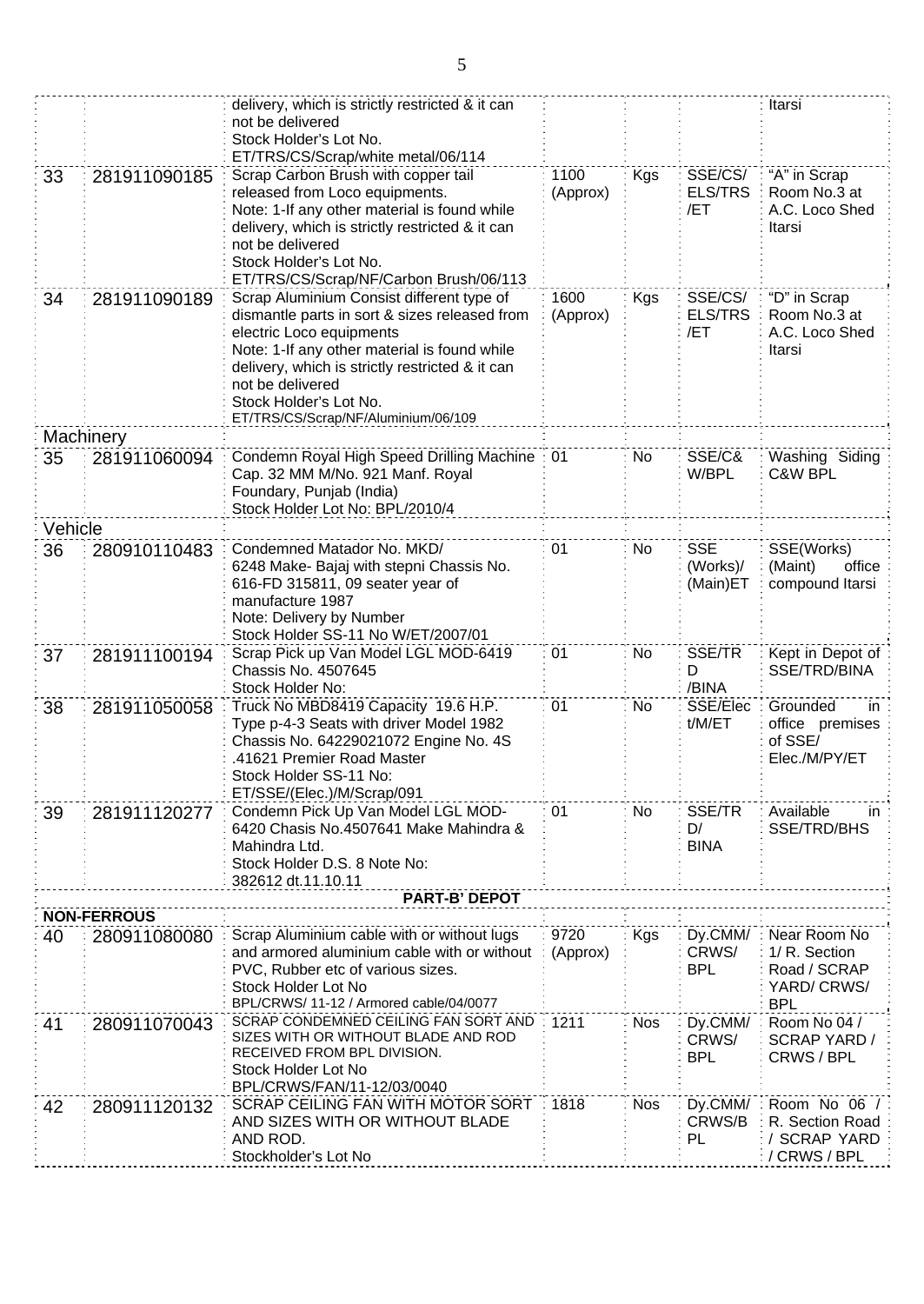|    |                      | BPL/CRWS/FAN/11-12/06/0129                                                                                                                                                                                                                                                                                                                                                                                        |                        |            |                                |                                                                                    |
|----|----------------------|-------------------------------------------------------------------------------------------------------------------------------------------------------------------------------------------------------------------------------------------------------------------------------------------------------------------------------------------------------------------------------------------------------------------|------------------------|------------|--------------------------------|------------------------------------------------------------------------------------|
| 43 | 280912010190         | Scrap Aluminium cable with or without lugs<br>pvc, lug and armored aluminium cable with<br>or without PVC, Rubber etc., of various<br>sizes.<br>Stockholder's Lot No<br>BPL/CRWS/11-12/ALUMINIUM /08/0182                                                                                                                                                                                                         | 12750<br>(Approx)      | Kgs        | Dy.CMM/<br>CRWS/<br><b>BPL</b> | Bin No 02<br>/ SCRAP<br><b>SECTION / BPL</b>                                       |
| 44 | 280912010191         | Scrap Resistance Tungsten Non strip<br>different type<br>Stockholder's Lot No<br>BPL/CRWS/ 11-12 / tungsten / 08 / 0183                                                                                                                                                                                                                                                                                           | 1000<br>(Approx)       | <b>Kgs</b> | Dy.CMM/<br>CRWS/<br><b>BPL</b> | A-Area / Near<br><b>R</b> ly<br>Track/<br><b>SCRAP</b><br><b>SECTION / BPL</b>     |
| 45 | 280912010193         | Scrap armature different types released from<br>DC carriage fans.<br>Stockholder's Lot No<br>BPL/CRWS/ 11-12 / armature /08/0185                                                                                                                                                                                                                                                                                  | 5440<br>(Approx)       | Kgs        | Dy.CMM/<br>CRWS/<br><b>BPL</b> | Pole No 5 to 6 /<br><b>New</b><br>shed<br><b>SCRAP</b><br><b>SECTION / BPL</b>     |
| 46 | 280912010198         | SCRAP ALUMINUM OF WATER TANK OF<br>SORTS AND SIZES RELEASED FROM<br>COACHES WITH OR WITHOUT ATTACHMENT<br>OF MINOR FERROUS AND SCALES IF ANY.<br>NOTE:<br>1. WATER SCALLING MAY BE REMOVED<br>FROM WATER TANK BY HAMMERING AT THE<br>TIME OF DELIVERY.<br>Stockholder's Lot No<br>BPL/CRWS/11-12/ ALLU. W-TANK/08/ 0190                                                                                           | 5400<br>(Approx)       | <b>Kgs</b> | Dy.CMM/<br>CRWS/<br><b>BPL</b> | Bin No 03<br>SCRAP YARD /<br>CRWS / BPL                                            |
| 47 | 280912010202         | Scrap Roller bearing all sort and sizes<br>released from coaches.<br>Stockholder's Lot No<br>BPL/CRWS/11-12/Bearing/08/0194                                                                                                                                                                                                                                                                                       | 3060<br>(Approx)       | Kgs        | Dy.CMM/<br>CRWS/<br><b>BPL</b> | Pole No 14 New<br>Shed/<br><b>SCRAP</b><br>YARD/CRWS/B<br>PL                       |
|    | <b>OTHER FERROUS</b> |                                                                                                                                                                                                                                                                                                                                                                                                                   |                        |            |                                |                                                                                    |
| 48 | 280911120122         | SC. STAINLESS STEEL CONSISTING OF S S<br>TROUGH FLOOR RELEASED FROM<br>COACHES WITH OR WITHOUT MINOR<br>FERROUS ATTACHMENT.<br>Stockholder's Lot No<br>BPL/CRWS/11-12/SS TROUGH<br>FLOOR/06/0119                                                                                                                                                                                                                  | $18 = 700$<br>(Approx) | <b>MTs</b> | Dy.CMM/<br>CRWS/B<br>PL        | Opposite to EP-<br>185 / R. Section<br>Road / SCRAP<br>YARD / CRWS /<br><b>BPL</b> |
| 49 | 280911120123         | SCRAP STAINLESS STEEL CONSISTING<br>OF LAVOTARY PAN RELEASED FROM<br><b>COACHES WITH MINOR FERROUS</b><br>ATTACHMENTS.<br>Stockholder's Lot No<br>BPL/CRWS/ 11-12/SS-INLAY/06/0120                                                                                                                                                                                                                                | $6 = 080$<br>(Approx)  | <b>MTs</b> | Dy.CMM/<br>CRWS/B<br>PL        | Opposite to EP-<br>187/R.Section<br>Road/SCRAP<br>YARD/CRWS/<br><b>BPL</b>         |
| 50 | 280911120150         | SCRAP STAINLESS STEEL CONSISTING OF<br>SS MOULDINGS, SS SHEETS, SS STRIPS, SS<br>BOTTAL HOLDER WITH OR WITHOUT<br>MINOR FERROUS ATTACHMENT.<br>Stockholder's Lot No<br>BPL/CRWS/ 11-12/SS/06/0147                                                                                                                                                                                                                 | $05 = 300$<br>(Approx) | <b>MTs</b> | Dy.CMM/<br>CRWS/B<br>PL        | A- Area, near<br>rly Track / Scrap<br>yard / CRWS /<br><b>BPL</b>                  |
| 51 | 280911120151         | SCRAP STAINLESS STEEL OF IIIRD BERTH<br>SUPPORT CONSISTING OF SS BRACKET, SS<br>HINGES, SS STRIP WITH PVC ATTACHMENT.<br>Stockholder's Lot No<br>BPL/CRWS/ 11-12/SS/06/0148                                                                                                                                                                                                                                       | $05 = 710$<br>(Approx) | <b>MTs</b> | Dy.CMM/<br>CRWS/B<br>PL        | Near<br>Weigh<br>Bridge,<br>Scrap<br>Yard / CRWS /<br><b>BPL</b>                   |
| 52 | 280912010187         | Scrap ferrous melting consist of cut up parts<br>of coaches including scrap mouldings, ms<br>sheet, Channels, Body Bolster, angles,<br>different type of rods, brackets, strips, head<br>stock assembly, trough floor, pipes, body<br>side doors, , Foot Step and Foot plate.<br>Panels of coaches with or without minor<br>wooden//non-ferrous attachments, if any etc.<br>RESTRICTED ITEM-1.AXLE BOX SPRING AND | 136=000<br>(Approx)    | MTs        | Dy.CMM/<br>CRWS/B<br>PL        | E-320 TO E-<br>341/ Scrap Yard<br>/CRWS / BPL                                      |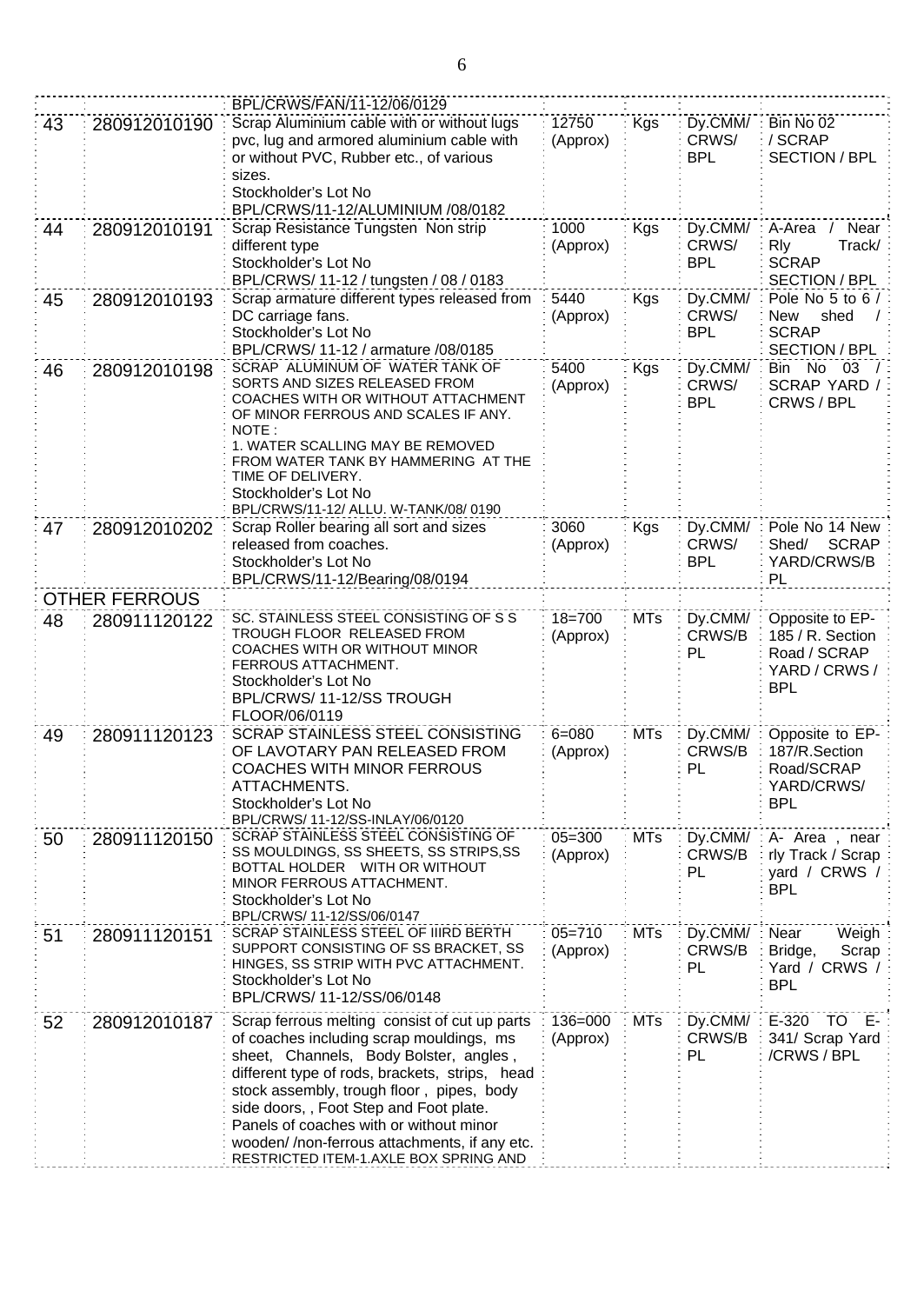|    |              | BOLSTER SPRING .2. SCREW COUPLING.<br>BRAKE BEAM, DRAW HOOK, BUFFER<br>PLUNGER, BUFFER SOCKET, VACUUM<br>RESERVOIR. 3. CAST IRON ITEM.4.<br>STAINLESS STEEL ITEMS.5 GI PIPE ABOVE 3'<br>LENGTH 6, ALL TYPE OF BEARING.<br>NOTE-(A) NON FERROUS (EXCEPT MINOR<br>ATTACHMENT) IF ANY FOUND IN THE LOT<br>WILL NOT BE DELIVERED (B) REGARDING<br>CLASSIFICATION OF ITEMS, DEPOT OFFICER<br>VERDICT WILL BE FINAL FOR ANY DISPUTE.<br>Stockholder's Lot No<br>BPL/CRWS/11-12/FERROUS/08/0179                                                                                                                                                                                                                                                                                                                                                                                                                      |                        |            |                         |                                                                               |
|----|--------------|---------------------------------------------------------------------------------------------------------------------------------------------------------------------------------------------------------------------------------------------------------------------------------------------------------------------------------------------------------------------------------------------------------------------------------------------------------------------------------------------------------------------------------------------------------------------------------------------------------------------------------------------------------------------------------------------------------------------------------------------------------------------------------------------------------------------------------------------------------------------------------------------------------------|------------------------|------------|-------------------------|-------------------------------------------------------------------------------|
| 53 | 280912010188 | Sc. Bogie Frame with M.S. Guide with or<br>without guide bush and dust shield spring.<br>Stockholder's Lot No<br>BPL/CRWS/11-12/Bogie Frame/08/0180                                                                                                                                                                                                                                                                                                                                                                                                                                                                                                                                                                                                                                                                                                                                                           | $74 = 120$<br>(Approx) | <b>MTs</b> | Dy.CMM/<br>CRWS/B<br>PL | E-67 TO E-83 /<br>New Scrap Yard<br>/ CRWS / BPL                              |
| 54 | 280912010189 | Sc. Bogie Frame with M.S. Guide with or<br>without guide bush and dust shield spring.<br>Stockholder's Lot No<br>BPL/CRWS/11-12/Bogie Frame/08/0181                                                                                                                                                                                                                                                                                                                                                                                                                                                                                                                                                                                                                                                                                                                                                           | 59=770<br>(Approx)     | <b>MTs</b> | Dy.CMM/<br>CRWS/B<br>PL | E-28 to E-36 /<br>New Scrap Yard<br>/ CRWS / BPL                              |
| 55 | 280912010192 | Scrap Bogie components :- Bogie Bolster,<br>Lower spring beam etc.<br>Stockholder's Lot No<br>BPL/CRWS/ 11-12/ Bogie Loose<br>parts/08/0184                                                                                                                                                                                                                                                                                                                                                                                                                                                                                                                                                                                                                                                                                                                                                                   | $41 = 380$<br>(Approx) | <b>MTs</b> | Dy.CMM/<br>CRWS/B<br>PL | W-128TOW-135<br>/NEW<br><b>SCRAP</b><br>YARD/CRWS<br>$\sqrt{ }$<br><b>BPL</b> |
| 56 | 280912010194 | Scrap ferrous melting consist of cut up parts<br>of coaches including scrap mouldings, ms<br>sheet, Channels, Body Bolster, angles,<br>different type of rods, brackets, strips, head<br>stock assembly, trough floor, pipes, body<br>side doors, , Foot Step and Foot plate.<br>Panels of coaches with or without minor<br>wooden//non-ferrous attachments, if any etc.<br>RESTRICTED ITEM-1.AXLE BOX SPRING AND<br>BOLSTER SPRING .2. SCREW COUPLING.<br>BRAKE BEAM, DRAW HOOK, BUFFER<br>PLUNGER, BUFFER SOCKET, VACUUM<br>RESERVOIR. 3. CAST IRON ITEM.4.<br>STAINLESS STEEL ITEMS.5 GI PIPE ABOVE 3'<br>LENGTH 6, ALL TYPE OF BEARING.<br>NOTE-(A) NON FERROUS (EXCEPT MINOR<br>ATTACHMENT) IF ANY FOUND IN THE LOT<br>WILL NOT BE DELIVERED (B) REGARDING<br>CLASSIFICATION OF ITEMS, DEPOT OFFICER<br>VERDICT WILL BE FINAL FOR ANY DISPUTE.<br>Stockholder's Lot No<br>BPL/CRWS/11-12/FERROUS/08/0186 | 76=480<br>(Approx)     | <b>MTs</b> | Dy.CMM/<br>CRWS/B<br>PL | D-210 to D-225<br>Scrap<br>Yard<br>/CRWS / BPL                                |
| 57 | 280912010195 | Scrap ferrous consist parts of bogie and<br>coaches, Channels, draft links, collars,<br>angles, sleeves, hanger top block,<br>equalizing stay, lower spring seat,<br>protective tube, bolster hanger, silent block<br>centre pivot pin, anchor link, slack adjuster<br>yoke bracket, safety rope, brake shoe head,<br>safety strap, brackets, strips, covers, nuts,<br>bolts, rivets, keys, cotters, pins, and plates<br>with or without attachment of bush,<br>hanger lever, brake adjusting head, floating<br>lever etc. with or without minor<br>wooden/ss/non-ferrous attachments<br>Stockholder's Lot No<br>BPL/CRWS/11-12/FERROUS/08/0187                                                                                                                                                                                                                                                               | 68=630<br>(Approx)     | <b>MTs</b> | Dy.CMM/<br>CRWS/B<br>PL | EP-184/<br>$R -$<br>Road<br>/Scrap Yard<br>CRWS / BPL                         |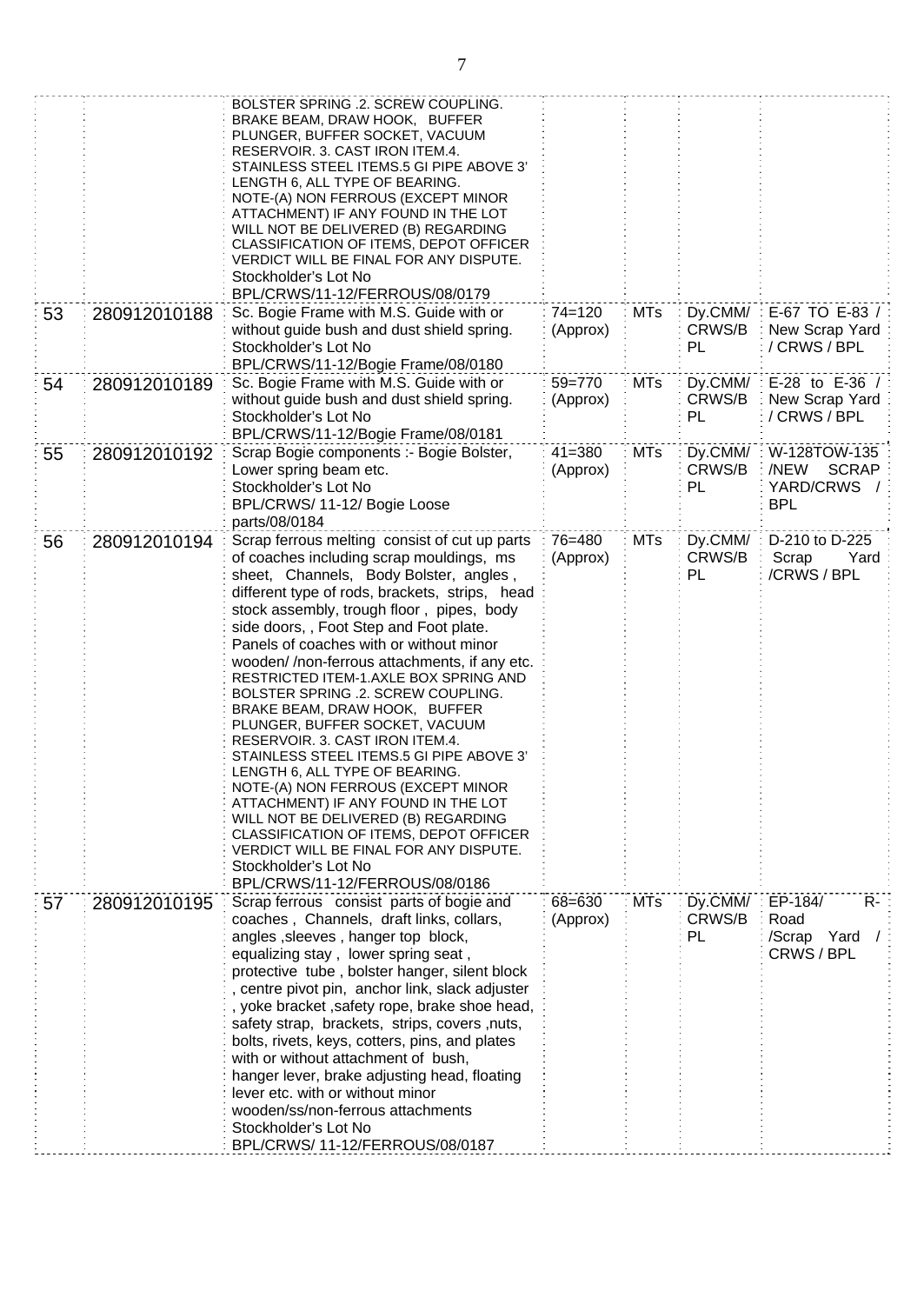| 58      | 280912010197         | Scrap Junk consisting of cut up parts of<br>coaches including any Ferrous Scrap<br>Disintegrated through Rust & Corrosion,<br>Sheets, strips, Moldings, Packing Strips,<br>badly rusted sheets, Fan Guards, seat<br>frames, badly rusted fan blades, released<br>from CRWS, SC MS Rusted Panels of<br>coaches with or without minor LP sheet<br>/wooden/Non-Ferrous attachments.<br>Corroded paint drums and Corroded MS<br>Mech/Elect Parts of coaches.<br>RESTRICTED ITEM-1.AXLE BOX SPRING AND<br>BOLSTER SPRING .2. SCREW COUPLING.<br>BRAKE BEAM, DRAW HOOK, BUFFER<br>PLUNGER, BUFFER SOCKET, VACUUM<br>RESERVOIR. 3. CAST IRON ITEM.4.<br>STAINLESS STEEL ITEMS.5 GI PIPE ABOVE 3'<br>LENGTH 6, ALL TYPE OF BEARING.<br>NOTE-(A) NON FERROUS (EXCEPT MINOR<br>ATTACHMENT) IF ANY FOUND IN THE LOT<br>WILL NOT BE DELIVERED (B) REGARDING<br>CLASSIFICATION OF ITEMS, DEPOT OFFICER<br>VERDICT WILL BE FINAL FOR ANY DISPUTE.<br>Stockholder's Lot No<br>BPL/CRWS/ 11-12/JUNK/08/0189 | $38 = 350$<br>(Approx) | <b>MTs</b> | CRWS/B<br>PL            | Dy.CMM/: L-152 TO L-176<br>SCRAP YARD<br><b>CRWS</b><br><b>BHOPAL</b>      |
|---------|----------------------|---------------------------------------------------------------------------------------------------------------------------------------------------------------------------------------------------------------------------------------------------------------------------------------------------------------------------------------------------------------------------------------------------------------------------------------------------------------------------------------------------------------------------------------------------------------------------------------------------------------------------------------------------------------------------------------------------------------------------------------------------------------------------------------------------------------------------------------------------------------------------------------------------------------------------------------------------------------------------------------------|------------------------|------------|-------------------------|----------------------------------------------------------------------------|
| Vehicle |                      |                                                                                                                                                                                                                                                                                                                                                                                                                                                                                                                                                                                                                                                                                                                                                                                                                                                                                                                                                                                             |                        |            |                         |                                                                            |
| 59      | 280911120131         | Condemned Jeep No UPB/6142, Make<br>Mahindra without battery and stepney,<br>propeller shaft, tool kit, radiator, meter.<br>Stockholder's Lot No<br>BPL/CRWS/11-12/Jeep / 06/0128                                                                                                                                                                                                                                                                                                                                                                                                                                                                                                                                                                                                                                                                                                                                                                                                           | 01                     | No         | Dy.CMM/<br>CRWS/B<br>PL | Near<br>Sub<br>Station<br>boundary wall /<br><b>CRWS/BPL</b>               |
|         | <b>Machinery</b>     |                                                                                                                                                                                                                                                                                                                                                                                                                                                                                                                                                                                                                                                                                                                                                                                                                                                                                                                                                                                             |                        |            |                         |                                                                            |
| 60      | 280911120126         | Condemned Tugger Plant No 134P and<br>133P with Motor and without battery.<br>Stockholder's Lot No<br>BPL/CRWS/11-12/Tugger / 06/0123                                                                                                                                                                                                                                                                                                                                                                                                                                                                                                                                                                                                                                                                                                                                                                                                                                                       | 02                     | No         | Dy.CMM/<br>CRWS/B<br>PL | D-295 / SCRAP<br>YARD/<br><b>CRWS/BPL</b>                                  |
| 61      | 280911120158         | SCRAP submersible pump with or without<br>motor of sort and sizes.<br>Stockholder's Lot No<br>BPL/CRWS/11-12 / Pump / 06/0155                                                                                                                                                                                                                                                                                                                                                                                                                                                                                                                                                                                                                                                                                                                                                                                                                                                               | 12                     | Set        | Dy.CMM/<br>CRWS/B<br>PL | POLE-11 NEW<br>SHED/SCRAP<br>YARD/CRWS/<br><b>BPL</b>                      |
|         | <b>MISCELLANEOUS</b> |                                                                                                                                                                                                                                                                                                                                                                                                                                                                                                                                                                                                                                                                                                                                                                                                                                                                                                                                                                                             |                        |            |                         |                                                                            |
| 62      | 280911120127         | SC L. P. SHEET OFF CUTS AND PIECES<br>OF SORT AND SIZES<br>Stockholder's Lot No<br>BPL /CRWS/11-12/ LP SHEET/ 06/0124                                                                                                                                                                                                                                                                                                                                                                                                                                                                                                                                                                                                                                                                                                                                                                                                                                                                       | $10 = 000$<br>(Approx) | <b>MTs</b> | Dy.CMM/<br>CRWS/B<br>PL | Near New shed<br>and<br>Railway<br>track/SCRAP<br>YARD/CRWS/<br><b>BPL</b> |
| 63      | 280911120128         | SCRAP EMPTY FEVICOL DRUM with or without<br>lid CAP 20 TO 25 LTRS.<br>Stockholder's Lot No<br>BPL/CRWS/11-12/P-DRUM/06/0125                                                                                                                                                                                                                                                                                                                                                                                                                                                                                                                                                                                                                                                                                                                                                                                                                                                                 | 218                    | <b>Nos</b> | Dy.CMM/<br>CRWS/B<br>PL | A-AreaSCRAP/<br>YARD/CRWS/<br><b>BPL</b>                                   |
| 64      | 280911120129         | SCRAP EMPTY OIL BARREL WITH<br>OR WITHOUT LID CAP 200/210 LTRS.<br>Stockholder's Lot No<br>BPL/CRWS/11-12/BARREL/06/0126                                                                                                                                                                                                                                                                                                                                                                                                                                                                                                                                                                                                                                                                                                                                                                                                                                                                    | 93                     | <b>Nos</b> | Dy.CMM/<br>CRWS/B<br>PL | B-100 to B-110 /:<br>Scrap Yard<br>CRWS/BPL                                |
| 65      | 280911120130         | SCRAP EMPTY PAINT BITUMINOUS BARREL<br>WITH OR WITHOUT LID CAP 200/210 LTRS.<br>Stockholder's Lot No<br>BPL/CRWS/11-12/BARREL/06/0127                                                                                                                                                                                                                                                                                                                                                                                                                                                                                                                                                                                                                                                                                                                                                                                                                                                       | 102                    | <b>Nos</b> | Dy.CMM/<br>CRWS/B<br>PL | D-298 to E-302 /<br>Scrap Yard<br>CRWS/BPL                                 |
| 66      | 280911120147         | Sc. Compreg slat, ply pieces released from<br>seats, with or without minor ferrous / non<br>ferrous attachment like rivets, nuts, bolts,<br>screws, washer, nails, strips etc.                                                                                                                                                                                                                                                                                                                                                                                                                                                                                                                                                                                                                                                                                                                                                                                                              | $08 = 550$<br>(Approx) | <b>MTs</b> | Dy.CMM/<br>CRWS/B<br>PL | <b>NEAR EP-186 /</b><br><b>R-SCTION</b><br>ROAD/Scrap<br>yard / CRWS /     |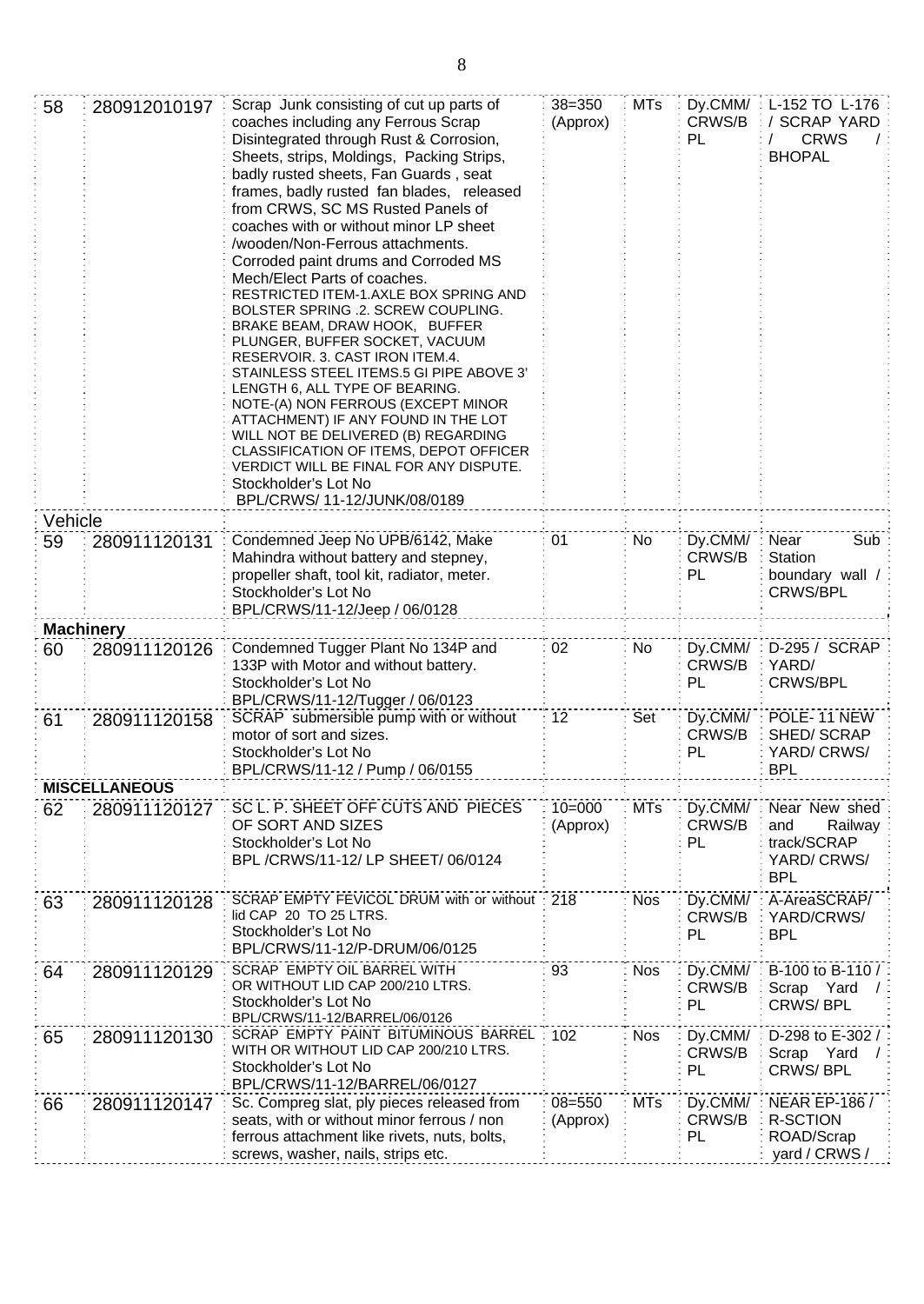|    |              | Stockholder's Lot No<br>BPL/CRWS/11-12/Compreg Slat/06/0144                                                                                                                                                                                                                                                                                                                                                                                                                                                                                                                                  |                                            |            |                                 | <b>BPL</b>                                               |
|----|--------------|----------------------------------------------------------------------------------------------------------------------------------------------------------------------------------------------------------------------------------------------------------------------------------------------------------------------------------------------------------------------------------------------------------------------------------------------------------------------------------------------------------------------------------------------------------------------------------------------|--------------------------------------------|------------|---------------------------------|----------------------------------------------------------|
| 67 | 280911120169 | Scrap wooden packing of sort and sizes<br>Stockholder's Lot No<br>BPL/CRWS/11-12/ Wooden packing/<br>07/0175                                                                                                                                                                                                                                                                                                                                                                                                                                                                                 | $03 = 400$<br>(Approx)                     | <b>MTs</b> | Dy.CMM/<br>CRWS/B<br>PL         | D-285 to D-293<br>/ SCRAP YARD<br>/ CRWS/BPL             |
| 68 | 280911120186 | Scrap Compreg ply of sort and sizes<br>released from coaches with or without<br>attachment of pvc, minor ferrous i.e nails,<br>screw and small strip if any.<br>Stockholder's Lot No<br>BPL/CRWS/11-12/PLY/07/0178                                                                                                                                                                                                                                                                                                                                                                           | $40 = 780$<br>(Approx)                     | <b>MTs</b> | Dy.CMM/<br>CRWS/B<br>PL         | I-40 to I-56 /<br><b>SCRAP YARD /</b><br>CRWS / BPL      |
| 69 | 280912010196 | SC L. P. SHEET OFF CUTS AND PIECES<br>OF SORT AND SIZES<br>Stockholder's Lot No<br>BPL /CRWS/11-12/ LP SHEET/08/0188                                                                                                                                                                                                                                                                                                                                                                                                                                                                         | $15 = 910$<br>(Approx)                     | <b>MTs</b> | Dy.CMM/<br>CRWS/B<br>PL         | C-174 to C-185<br>/ SCRAP YARD<br>/ CRWS/BPL             |
| 70 | 280912010199 | SC LP SHEET DOOR OF SORT AND SIZES<br>WITH OR WITHOUT MS FRAME AND MINOR<br>NON FERROUS ATTACHMENTS LIKE HANDLE,<br>HOOK, LATCH, HINGES, SCREWS, STRIPS<br>ETC.<br>Note: Aluminium moulding will not be<br>delivered.<br>Stockholder's Lot No<br>BPL/CRWS/11-12/LP SHEET DOOR / 08/0191                                                                                                                                                                                                                                                                                                      | $12 = 000$<br>(Approx)                     | <b>MTs</b> | Dy.CMM/<br>CRWS/B<br>PL         | I-29 to I-35<br>Scrap Yard<br>CRWS / BPL                 |
| 71 | 280912010200 | SCRAP BERTHS AND SEAT, BACK REST<br>RELEASED FROM COACHES OF SORT AND<br>SIZES WITH OR WITHOUT FERROUS FRAME,<br>COIR / FOAM /LP SHEET / PLYWOOD WITH<br>OR WITHOUT REXINE INCLUDING FERROUS /<br>NON FERROUS ATTACHMENT LIKE SCREW,<br>NUTS, BOLTS, STRIPS, RIVETS, SPRINGS,<br>HINGES ETC.<br>RESTRICTED ITEMS-RECRON WILL NOT BE<br>DELIVERD IF ANY.<br>Stockholder's Lot No<br>BPL/CRWS/11-12/RES.BERTH/08/0192                                                                                                                                                                          | $35 = 000$<br>(Approx)                     | <b>MTs</b> | Dy.CMM/<br>CRWS/B<br>PL         | K-105 to K-130 /<br>Scrap Yard /<br>CRWS / BPL           |
| 72 | 280912010201 | SCRAP BERTHS AND SEAT, BACK REST<br>RELEASED FROM COACHES OF SORT AND<br>SIZES WITH OR WITHOUT FERROUS FRAME,<br>COIR / FOAM /LP SHEET / PLYWOOD WITH<br>OR WITHOUT REXINE INCLUDING FERROUS /<br>NON FERROUS ATTACHMENT LIKE SCREW,<br>NUTS, BOLTS, STRIPS, RIVETS, SPRINGS,<br><b>HINGES ETC.</b><br>RESTRICTED ITEMS-RECRON WILL NOT BE<br>DELIVERD IF ANY.<br>Stockholder's Lot No<br>BPL/CRWS/11-12/GEN.BERTH/08/0193                                                                                                                                                                   | $20 = 000$<br>(Approx)                     | <b>MTs</b> | Dy.CMM/<br>CRWS/B<br>PL         | L-151 TO L-140<br>/ Scrap<br>Yard / CRWS /<br><b>BPL</b> |
|    | Hazardous    |                                                                                                                                                                                                                                                                                                                                                                                                                                                                                                                                                                                              |                                            |            |                                 |                                                          |
| 73 | 280911120165 | Misc. released material from coaches<br>unservicable scrap consisting pieces of PVC<br>sheet, broken LP sheet, PVC/plastic<br>container, PVC/ Plastic/Rubber hose pipes.<br>foam rubber, coir, Rexine, broken HDPE<br>chute. FRP items, Shutter frame, louvers,<br>Inlay, front cover of axle, small broken piece<br>of rubber item, packing material such as<br>polythene bags, un useable gunny bags,<br>broken wooden packing box, Limpet sheet,<br>packing (rubber/ fiber/ wooden) bolster &<br>draw gear etc. Nylon bushes & Nylon Items,<br>wire rope, card board, paper broken pieces | $180 = 000$<br>$\langle$ appro`x $\rangle$ | M3         | SSE/PC<br><b>R/CRWS</b><br>/BPL | New scrap yard<br>Bin No 03                              |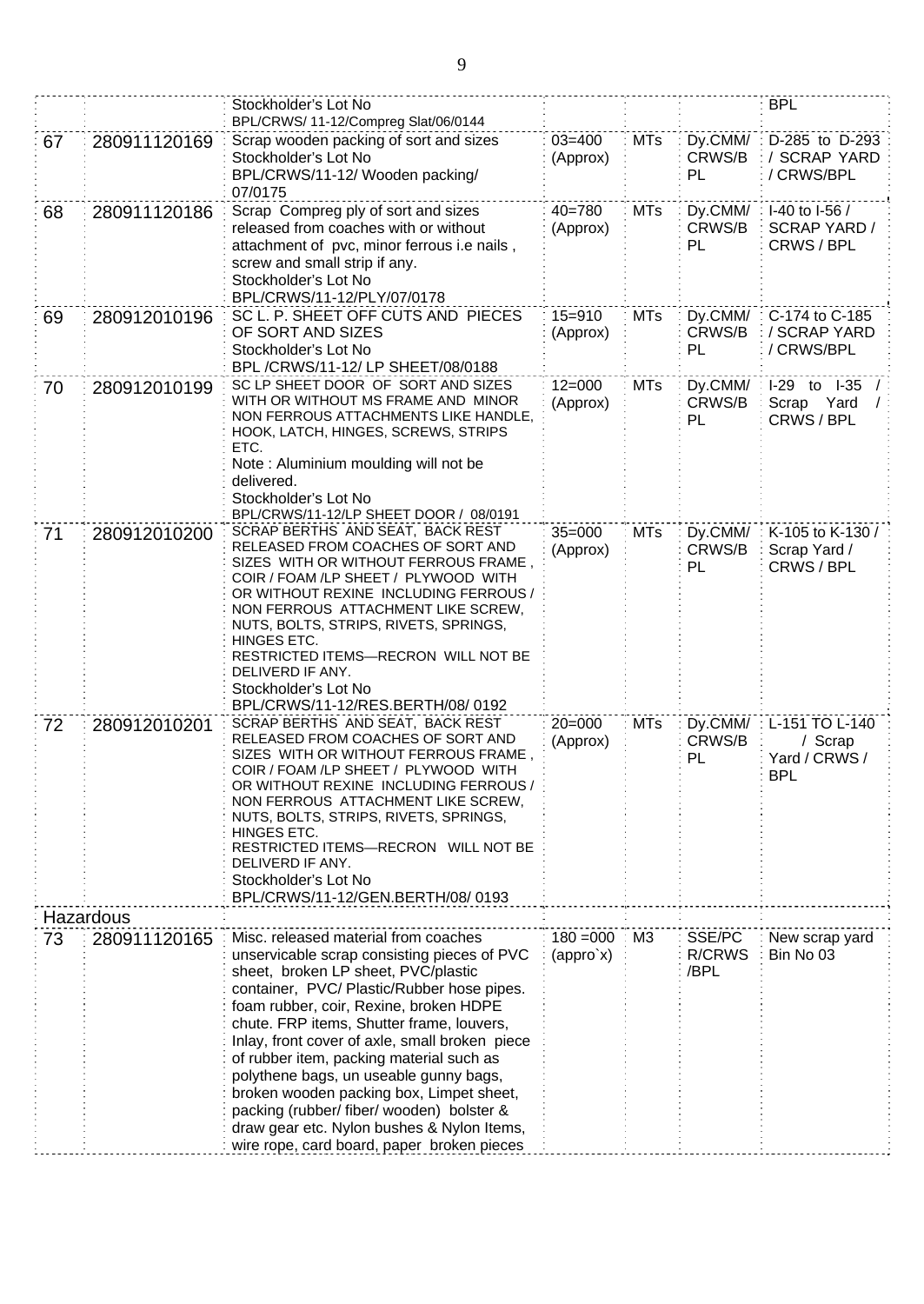|    |              | of of thermacole, broken glass pieces, floor                                               |             |                 |                       |                  |
|----|--------------|--------------------------------------------------------------------------------------------|-------------|-----------------|-----------------------|------------------|
|    |              | sweeping sand, mud, saw dust etc.                                                          |             |                 |                       |                  |
|    |              | NOTE:- 1-Ferrous and non ferrous material<br>except minor attechment with lot will not be  |             |                 |                       |                  |
|    |              | delivered. If any                                                                          |             |                 |                       |                  |
|    |              | 2- All materials should be lifted below road                                               |             |                 |                       |                  |
|    |              | level and sweeping condition.                                                              |             |                 |                       |                  |
|    |              | 3- Qty.180 $M3$ (approx)<br>Stockholder's Lot No                                           |             |                 |                       |                  |
|    |              | CRWS/BPL/MECH/PCR/11-12/05/Misc.                                                           |             |                 |                       |                  |
|    |              | released material                                                                          |             |                 |                       |                  |
| 74 | 280911120166 | Misc. released material from coaches                                                       | $170 = 000$ | $\therefore$ M3 | SSE/PC                | New scrap yard   |
|    |              | unservicable scrap consisting pieces of PVC<br>sheet, broken LP sheet, PVC/plastic         | (approx)    |                 | <b>R/CRWS</b><br>/BPL | Bin No 06        |
|    |              | container, PVC/ Plastic/Rubber hose pipes.                                                 |             |                 |                       |                  |
|    |              | foam rubber, coir, Rexine, broken HDPE                                                     |             |                 |                       |                  |
|    |              | chute. FRP items, Shutter frame, louvers,                                                  |             |                 |                       |                  |
|    |              | Inlay, front cover of axle, small broken piece<br>of rubber item, packing material such as |             |                 |                       |                  |
|    |              | polythene bags, un useable gunny bags,                                                     |             |                 |                       |                  |
|    |              | broken wooden packing box, Limpet sheet,                                                   |             |                 |                       |                  |
|    |              | packing (rubber/ fiber/ wooden) bolster &                                                  |             |                 |                       |                  |
|    |              | draw gear etc. Nylon bushes & Nylon Items,                                                 |             |                 |                       |                  |
|    |              | wire rope, card board, paper broken pieces<br>of of thermacole, broken glass pieces, floor |             |                 |                       |                  |
|    |              | sweeping sand, mud, saw dust etc.                                                          |             |                 |                       |                  |
|    |              | NOTE:- 1-Ferrous and non ferrous material                                                  |             |                 |                       |                  |
|    |              | except minor attechment with lot will not be                                               |             |                 |                       |                  |
|    |              | delivered. If any<br>2- All materials should be lifted below road                          |             |                 |                       |                  |
|    |              | level and sweeping condition                                                               |             |                 |                       |                  |
|    |              | Stockholder's Lot No                                                                       |             |                 |                       |                  |
|    |              | CRWS/BPL/MECH/PCR/11-12/04/Misc.                                                           |             |                 |                       |                  |
| 75 | 280911120167 | released material<br>Misc. released material from coaches                                  | $225 = 000$ | M3              | SSE/PC                | In front of main |
|    |              | Unserviceable scrap consisting. Rexine,                                                    | (approx)    |                 | <b>R/CRWS</b>         | gate of scrape   |
|    |              | torm/pieces, coir foam, foam rubber pieces,                                                |             |                 | /BPL                  | yard between     |
|    |              | cut pieces of recron and polythene bags etc.                                               |             |                 |                       | E.Pole No. 102   |
|    |              | NOTE:- 1-Ferrous and non ferrous material<br>except minor attechment with lot will not be  |             |                 |                       | to 103           |
|    |              | delivered. If any                                                                          |             |                 |                       |                  |
|    |              | 2- All materials should be lifted below road                                               |             |                 |                       |                  |
|    |              | level and sweeping condition.                                                              |             |                 |                       |                  |
|    |              | Stockholder's Lot No<br>CRWS/BPL/MECH/PCR/11-12/03/Misc.                                   |             |                 |                       |                  |
|    |              | released material                                                                          |             |                 |                       |                  |
|    |              | <b>KOTA DEPOT</b>                                                                          |             |                 |                       |                  |
| 76 | JBP631104050 | Sc. Batteries of Various AH Size intact with                                               | $20 = 500$  | <b>MTs</b>      | SSE/S&T               | SSE/Signal/C/K   |
|    |              | minor copper attachment                                                                    | (Approx)    |                 | /C/KTE                | TE<br>Office     |
|    |              | Stock Holder INF No SS-11<br>KTE/S&T/C/10-11/10 dt.14.01.11                                |             |                 |                       | compound         |
|    |              |                                                                                            |             |                 |                       |                  |

## **N O T E**

- (1) Scrap Battery / Waste Oil lots can be bid only by Firm's registered (valid) with MOEF (CPCB Certificate holder) as Recyclers/Re-processors and having environmentally sound management facilities. The person actually bidding on the firm's behalf will have to produce namely authorization letter on Firm's letterhead.
- (2) **No fire arms** / **weapon** will be allowed inside the auction hall.
- (3) After getting the Delivery Order in division lots, the scrap purchaser will contact the **DMM/EA to DRM/BPL** in the Division, along with a written request for delivery of the sold lot of scraps (other than scrap depot lots).